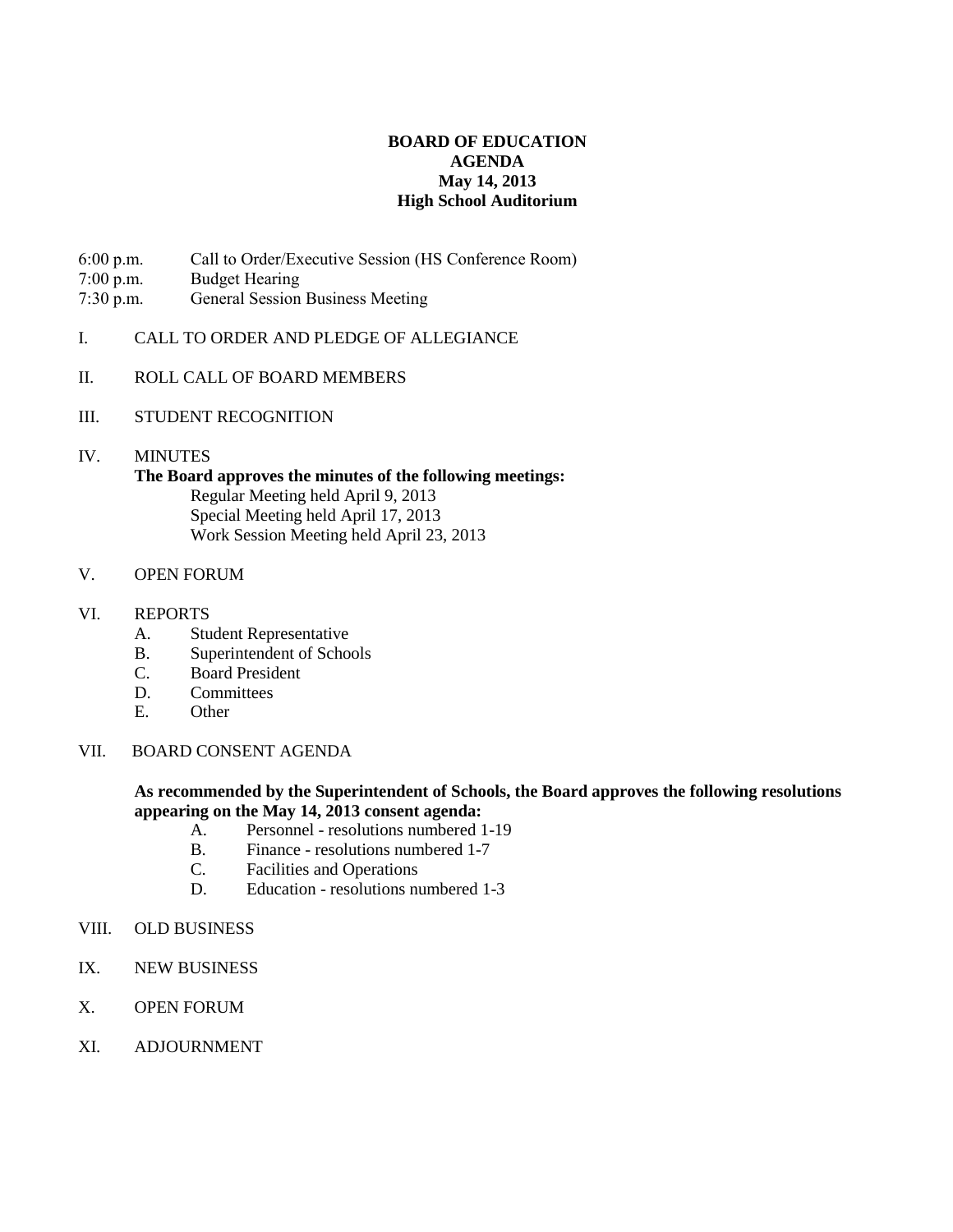### **CONSENT AGENDA** May 14, 2013

#### **A. Personnel**

1. Appointment – Dean of Students

The Board approves the appointment of Robert Morgan to the stipend position Dean of Students-Secondary Grades 6-12, effective May 15, 2013 through the remainder of the 2012- 2013 school year, at the rate of \$14,000 per annum, pro-rated for the 2012-2013 school year in the amount of \$2,100.

2. Amendment to Employment Agreement – Assistant Superintendent for Business

The Board approves a certain Amendment to the Employment Agreement of the Assistant Superintendent for Business, dated May 14, 2013, the Board having reviewed same; and further, the Board authorizes the President of the Board of Education to execute said agreement on behalf of the Board.

3. Amendment to Employment Agreement – Executive Director Curriculum & Instruction

The Board approves a certain Amendment to the Employment Agreement of the Executive Director of Curriculum and Instruction, dated May 14, 2013, the Board having reviewed same; and further, the Board authorizes the President of the Board of Education to execute said agreement on behalf of the Board.

4. Amendment to Employment Agreement – Executive Director Pupil Personnel Services

The Board approves a certain Amendment to the Employment Agreement of the Executive Director of Pupil Personnel Services, dated May 14, 2013, the Board having reviewed same; and further, the Board authorizes the President of the Board of Education to execute said agreement on behalf of the Board.

5. Request for Leave – Guidance Counselor

The Board approves the request of Jessica Peterson, Guidance Counselor, for a leave of absence from September 3, 2013 until on or about December 11, 2013, in accordance with Board Policy 9520.2 Family and Medical Leave and Article IX.B.9 of the negotiated agreement with the Port Jefferson Teachers Association.

6. Request for Leave – Teaching Assistant

The Board approves the request of Karin Mall, Teaching Assistant, for a leave of absence from May 2, 2013 until on or about September 3, 2013, in accordance with the negotiated agreement with the United Paraprofessionals Association of Port Jefferson.

7. Substitute Appointments

The Board approves the following substitute appointments for the 2012-2013 school year: Teacher Claire Parrella-Curran Teacher Mary Mulligan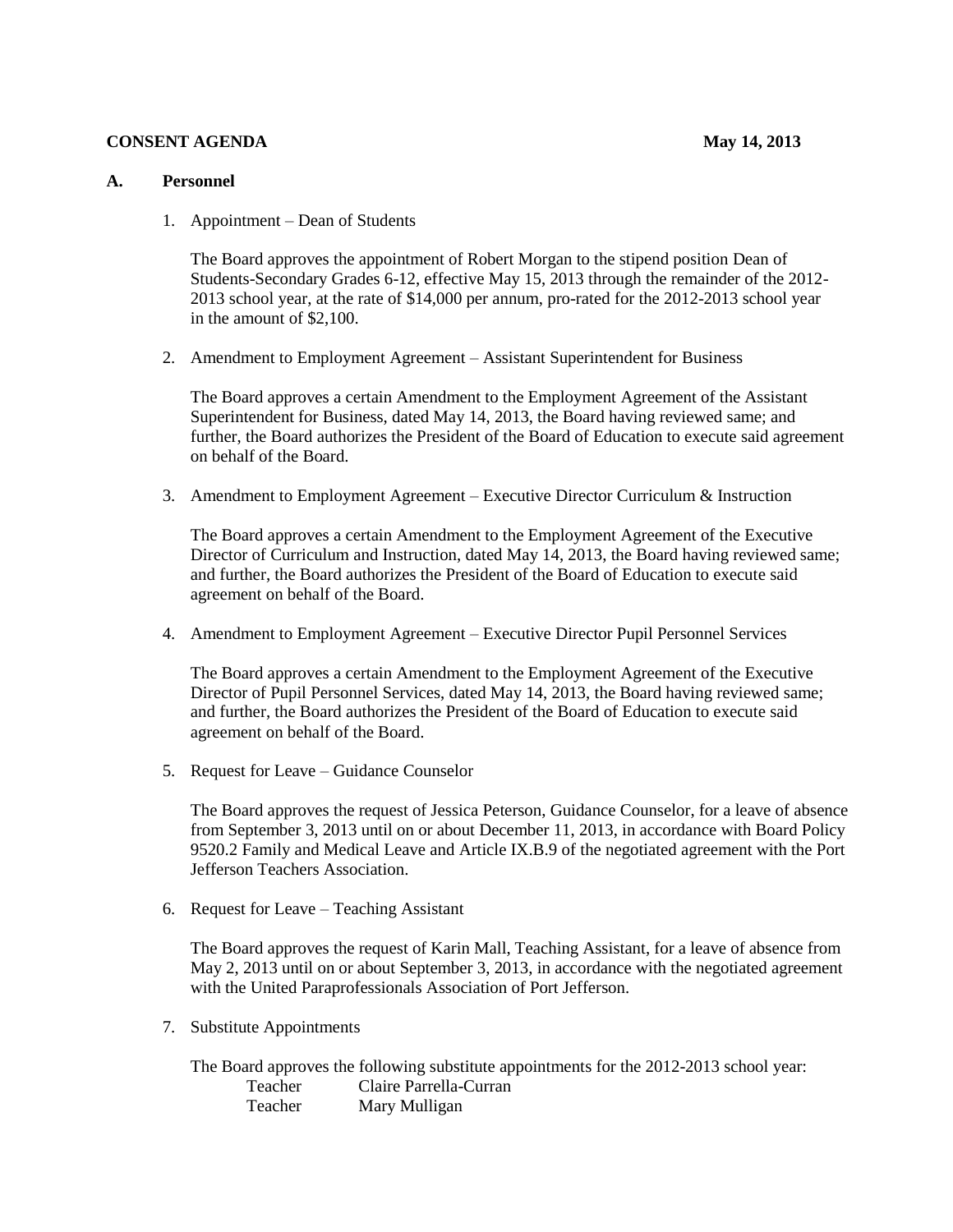8. Termination – Guard

The Board terminates the employment of Ronald Elten, as Guard, effective May 15, 2013.

9. Resignation – Teacher Aide

The Board accepts the resignation of Lori Russo, as Teacher Aide, effective May 15, 2013.

10. Appointment – Guard

The Board approves the appointment of Randolph Burgos, as Guard, on a probationary basis effective May 15, 2013, at a base salary of \$19,285, in accordance with the negotiated agreement with the Port Jefferson Custodial Workers Unit and the Suffolk County Department of Civil Service.

11. Rescission of Appointment / Appointment

The Board rescinds the appointment of Paige Lohmann, as teacher of Elementary Education, on a leave replacement basis, on or about May 20, 2013 until on or about June 24, 2013; and appoints Paige Lohmann as .7 FTE teacher of Elementary Education, on a leave replacement basis, on or about June 12, 2013 until on or about June 24, 2013, at Level MA Step 1, in accordance with the negotiated agreement with the Port Jefferson Teachers Association.

12. Appointment - .5 FTE Teaching Assistant / .5 FTE Teacher Aide

The Board approves the appointment of Geri Marie Raso, as a .5 FTE Teaching Assistant/.5 FTE Teacher Aide, on a probationary basis, effective March 13, 2013, as recommended by the Committee on Special Education, in accordance with the negotiated agreement with the United Paraprofessionals' Association of Port Jefferson.

13. Appointment – Summer 2013 Guards

The Board approves the appointment of the following guards for the summer 2013, as needed, at their contractual rate of pay for the 2013-2014 school year:

Michael Stiles Amy Goldstein Robert Wood

14. Appointment – Summer 2013 Custodial

The Board approves the appointment of the following substitute custodians for the summer 2013 at the rate of \$10.00 per hour, not to exceed 90 days of employment, pending fingerprint clearance by the New York State Education Department:

| Erik Esposito             | <b>Kelsey Lyons</b> |
|---------------------------|---------------------|
| Bruce Tyler               | Brenden Zimmermann  |
| <b>Austin Kirkpatrick</b> |                     |

15. Appointment – Summer 2013 Technology

The Board approves the appointment of Jonathan Famularo, as a substitute in the Technology department for the summer 2013, at the rate of \$10.00 per hour.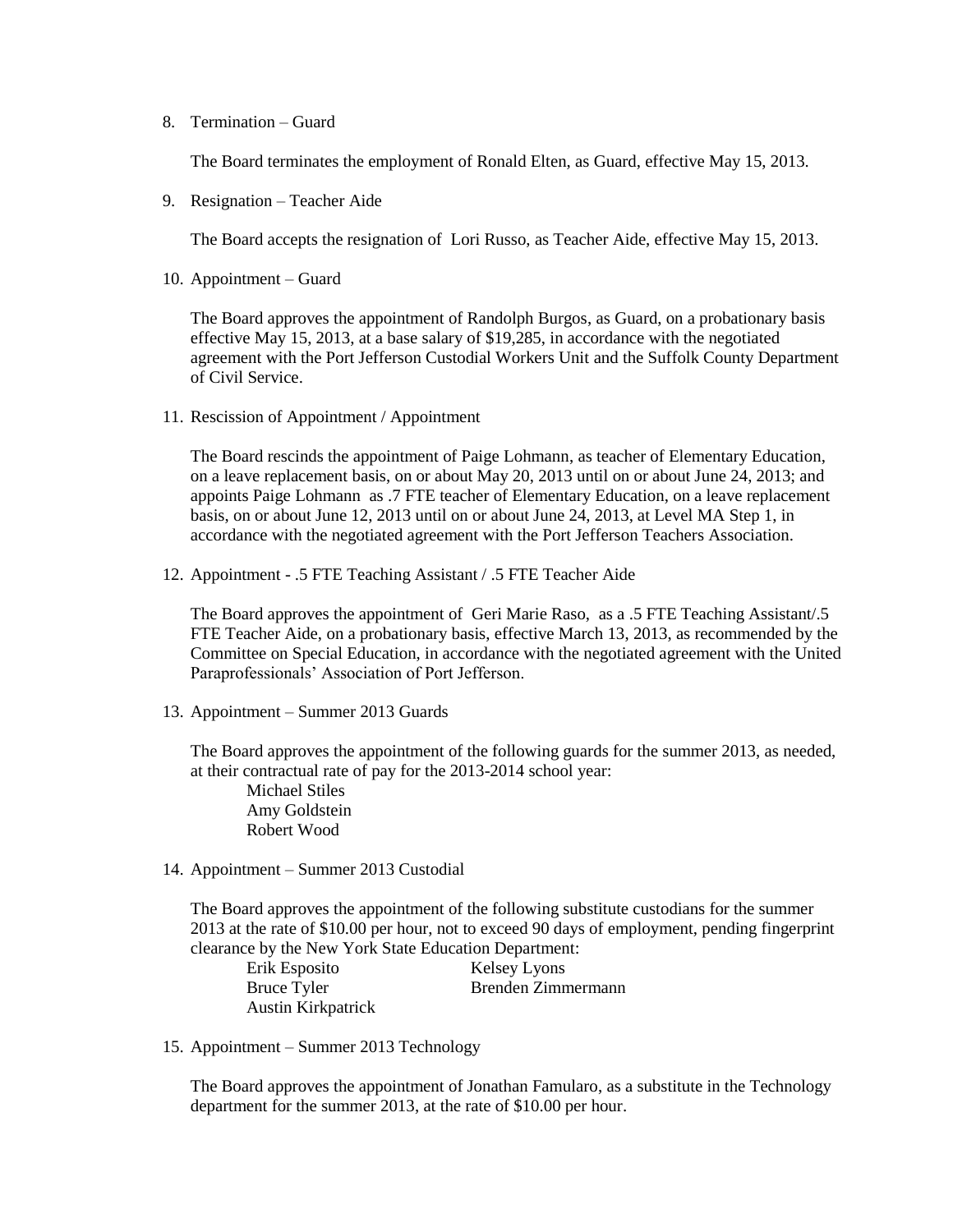16. Appointment – Substitute Custodian

The Board approves the appointment of Peter Colen, as a substitute custodian for the 2013- 2014 school year at the rate of \$12.00 per hour.

17. Appointment – Custodial Worker

The Board approves the appointment of Steven Metzler, as Custodial Worker I, on a probationary basis effective May 20, 2013, at a base salary of \$27,400, in accordance with the negotiated agreement with the Port Jefferson Custodial Workers Unit and the Suffolk County Department of Civil Service.

18. Memorandum of Agreement – PJTA

The Board approves a certain Memorandum of Agreement dated May 14, 2013 between the Port Jefferson Union Free School District and the Port Jefferson Teachers Association relating to Teacher School Year Calendar.

19. Tenure

The Board grants tenure to the following employees:

- a. Kristine Vaccarro teacher of Mathematics, effective September 1, 2013
- b. Kandice Brucella teacher of Special Education, effective September 2, 2013
- c. Kayleen Moran teacher of English Language Arts 7-12, effective September 1, 2013

#### **B. Finance**

1. Financial Reports

The Board approves the financial reports.

2. Scholarship Donation

The Board gratefully accepts the scholarship donation of \$1,000 from Suffolk Transportation Service, Inc., to be awarded to a graduating student(s) aspiring to continue to higher education.

3. Scholarship Fund

The Board gratefully accepts the donation of \$1,000 from the Suffolk County Chapter of the New York State Association for Superintendents of School Buildings and Grounds for the purpose of a scholarship fund.

4. Transfer of Reserves

The Board approves the following resolution:

WHEREAS, by action of the Board of Education, the Port Jefferson Union Free School District has previously established certain reserves having the following balances as of the fiscal year ending June 30, 2012: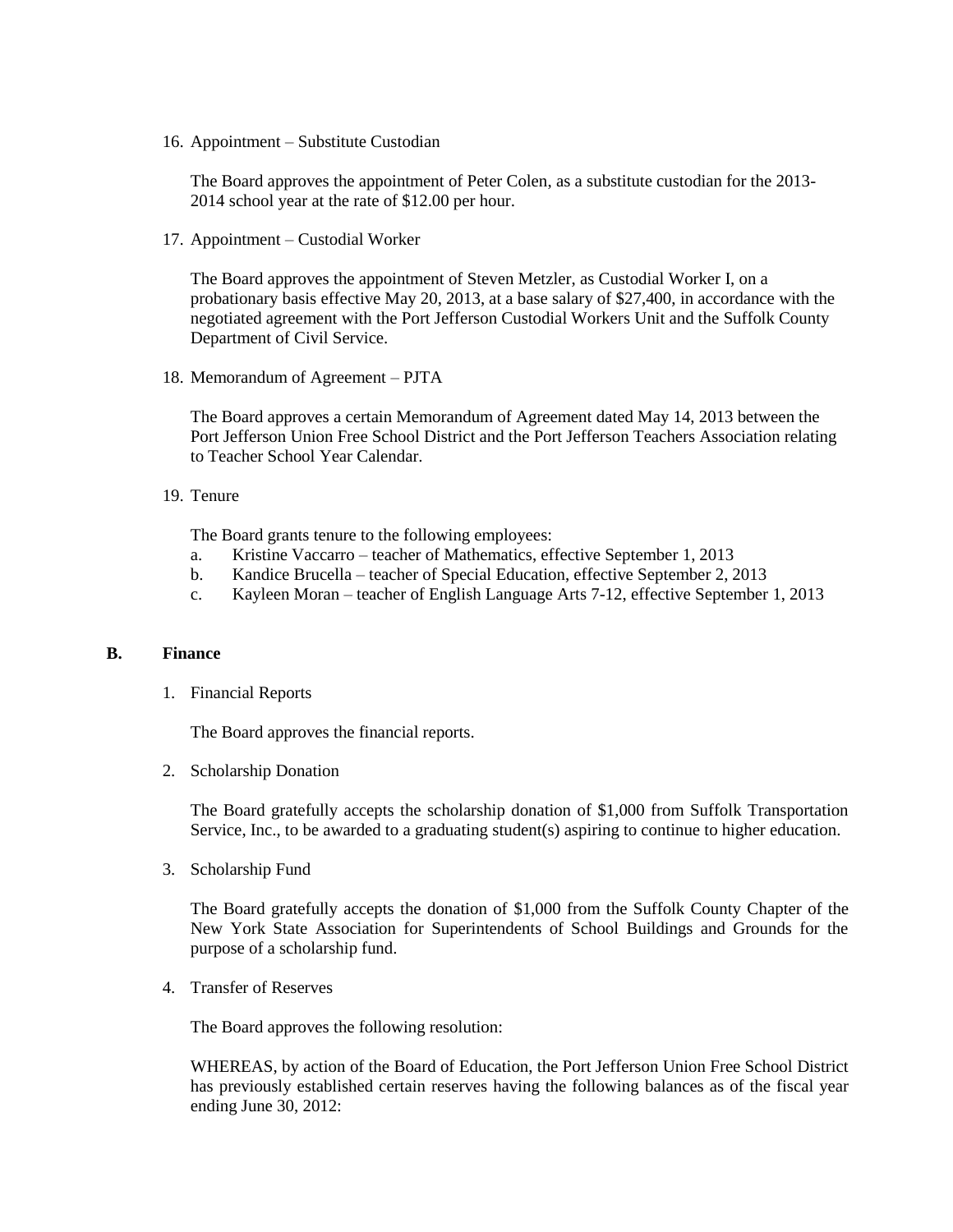| <b>Reserves</b>              | <b>Fiscal Year</b><br>Ending<br>6/30/12 |
|------------------------------|-----------------------------------------|
| <b>Workers' Compensation</b> | 928,380                                 |
| Unemployment                 | 638,312                                 |
| <b>Compensated Absences</b>  | 2,216,962                               |
| <b>Employees' Retirement</b> | 1,265,260                               |
| Debt Service                 | 2,796,387                               |
| Deferred Revenue             | 1,018,501                               |
| <b>Total Reserves</b>        | 8,863,802                               |

And, WHEREAS, the Port Jefferson Board of Education wishes to utilize and or contribute additional funds where appropriate,

NOW BE IT RESOLVED that the Port Jefferson Board of Education hereby authorizes transfers of 2012-13 fund balance to any of the properly established reserves not exceed:

| <b>Reserves</b>              | <b>Transfers</b><br>Not to |
|------------------------------|----------------------------|
|                              | <b>Exceed</b>              |
| Workers' Compensation        | 500,000                    |
| Unemployment                 | 600,000                    |
| <b>Employees' Retirement</b> | 550,000                    |
| Deferred Revenue             | 250,000                    |
| <b>Total Reserves</b>        | 1,900,000                  |

# 5. Bid Extension

The Board awards a bid extension to Advantage Music for the rental of musical instruments for the 2013-2014 school year.

6. Health Services Contracts

The Board approves the health services contracts with each of the following districts for children attending Our Lady of Wisdom School for the 2012-2013 school year:

Comsewogue UFSD Longwood CSD Middle Country CSD Miller Place UFSD Mount Sinai UFSD Patchogue-Medford UFSD Rocky Point UFSD Smithtown CSD Three Village CSD William Floyd UFSD